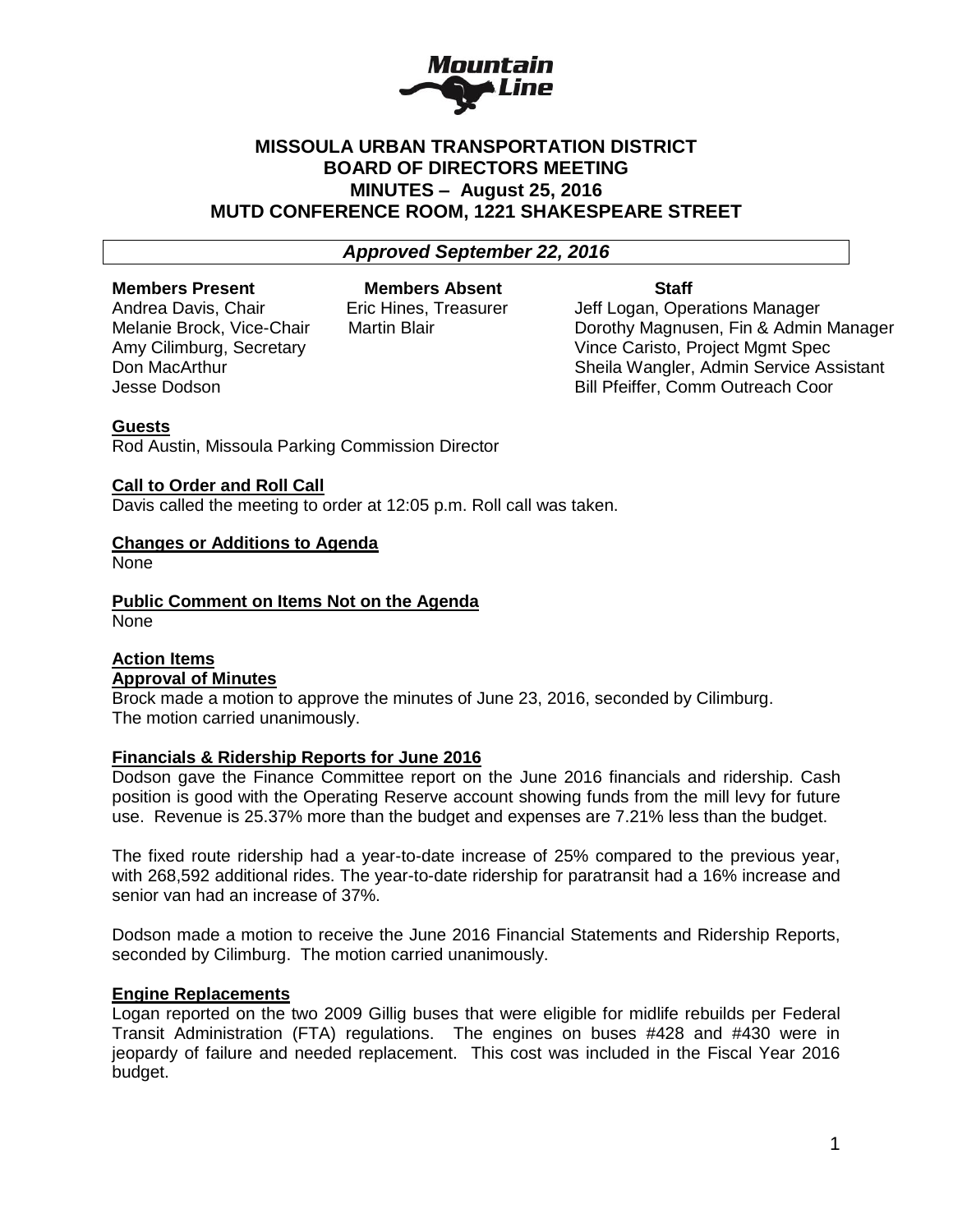MacArthur made a motion to ratify decision for mid-life engine replacement for Vehicles #428 and #430, seconded by Dodson. The motion carried unanimously.

# **Security Contract for Transfer Center (TC)**

Logan discussed the benefits of the security presence at the TC. MUTD wants to renew the Black Knight Security contract to continue providing security at the TC during the afternoon and evening hours. The FTA Section 5307 funds will pay for 50% of the total contract amount.

Logan will review the security needs with the Board in three months.

MacArthur made a motion to approve the renewal of the Black Knight Security contract and direct the General Manager to execute contract, seconded by Brock. The motion carried unanimously.

# **Bus Stop Master Plan**

Caristo reported that the Montana Department of Transportation (MDT) has included four bus shelters in the engineering plans for the first phase of the Russel Street project. In 2014, staff worked with Brasco International to develop a custom bus shelter that could be used as a model for future installations. In order for the Brasco shelter to be included in the project's bid documents, MDT must obtain a certification and with this resolution, MUTD would adopt the customized shelter as an agency standard.

MacArthur made a motion to adopt Resolution 16-07, Bus Shelter Standards for newly installed facilities as amended, seconded by Cilimburg. The motion carried unanimously.

## **New Mobility West – Brooks Street Project**

MacArthur reported on Phase Three of MUTD's Long Range Transit Plan, which aims to move Route 7 onto Brooks Street with high frequency, fifteen-minute service. The New Mobility West project will develop a vision for the Brooks Street corridor with recommendations for land use and other regulatory measures. Following receipt of the technical assistance grant, both Missoula Redevelopment Agency (MRA) and MUTD agreed to contribute supplemental funds to the project.

MacArthur made a motion to approve the Memorandum of Understanding with New Mobility West Technical Assistance and authorize the Board Chair to sign the agreement, seconded by Dodson. The motion carried unanimously.

#### **General Manager Contract**

The Board recently conducted a performance evaluation with Aldridge and found his performance positive and commendable. The Board Chair recommends that the Board authorize a three percent salary increase retroactive to February 16, 2016 (one-year anniversary date) and an additional five days vacation accrual adjustment applicable only to the 2016 calendar year.

MacArthur made a motion to approve Contract Amendment Exhibit B for the General Manager Contract, seconded by Brock. The motion carried unanimously.

# **Auditor Search and Reserve Policy Projects**

Magnusen explained that there were two Request for Proposal (RFP)'s sent out on the auditor search but both were unresponsive. One firm, JCCS, P.C. responded with a quote. JCCS, P.C. has a local office and is a professional firm with quality employees.